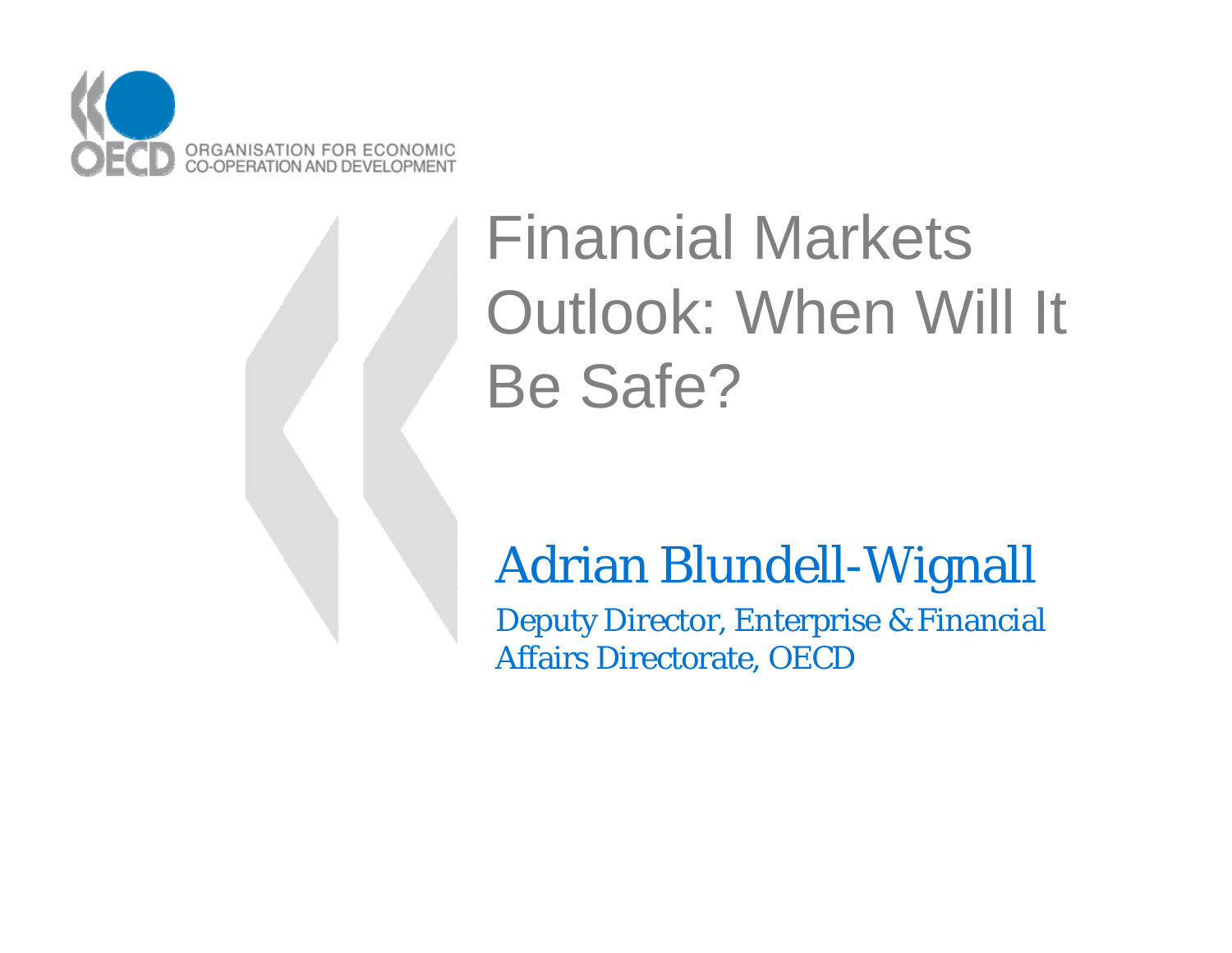

# Fig. 1: Key Issues of Focus

- The current situation arose out of 3 key distortions, resulting in a financial crises that was all too predictable, and a stagflation risk.
- **Distortion No. 1:** Global Liquidity bubble. Exchange rate regimes & energy price controls in Asia/Oil producers.
- **Distortion No. 2** Low rate policies in USA and Japan.
- $\bullet$ **Distortion No. 3:** regulatory distortion explain why the bubble settles on subprime.
- How it plays out from depends on how these 3 distortions unwind.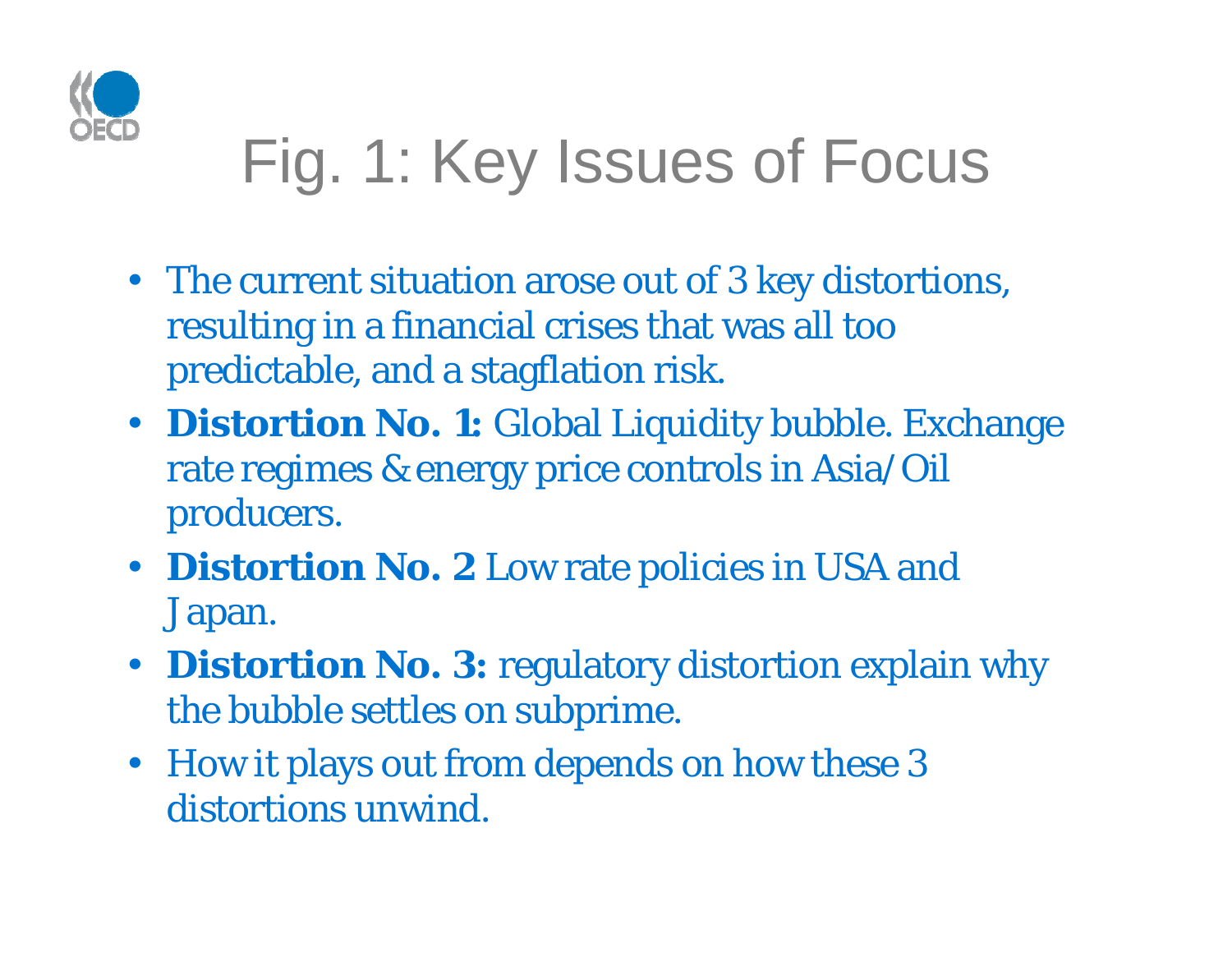OECPFig. 2: Contributions to Global Reserves (%)



Source: Datastream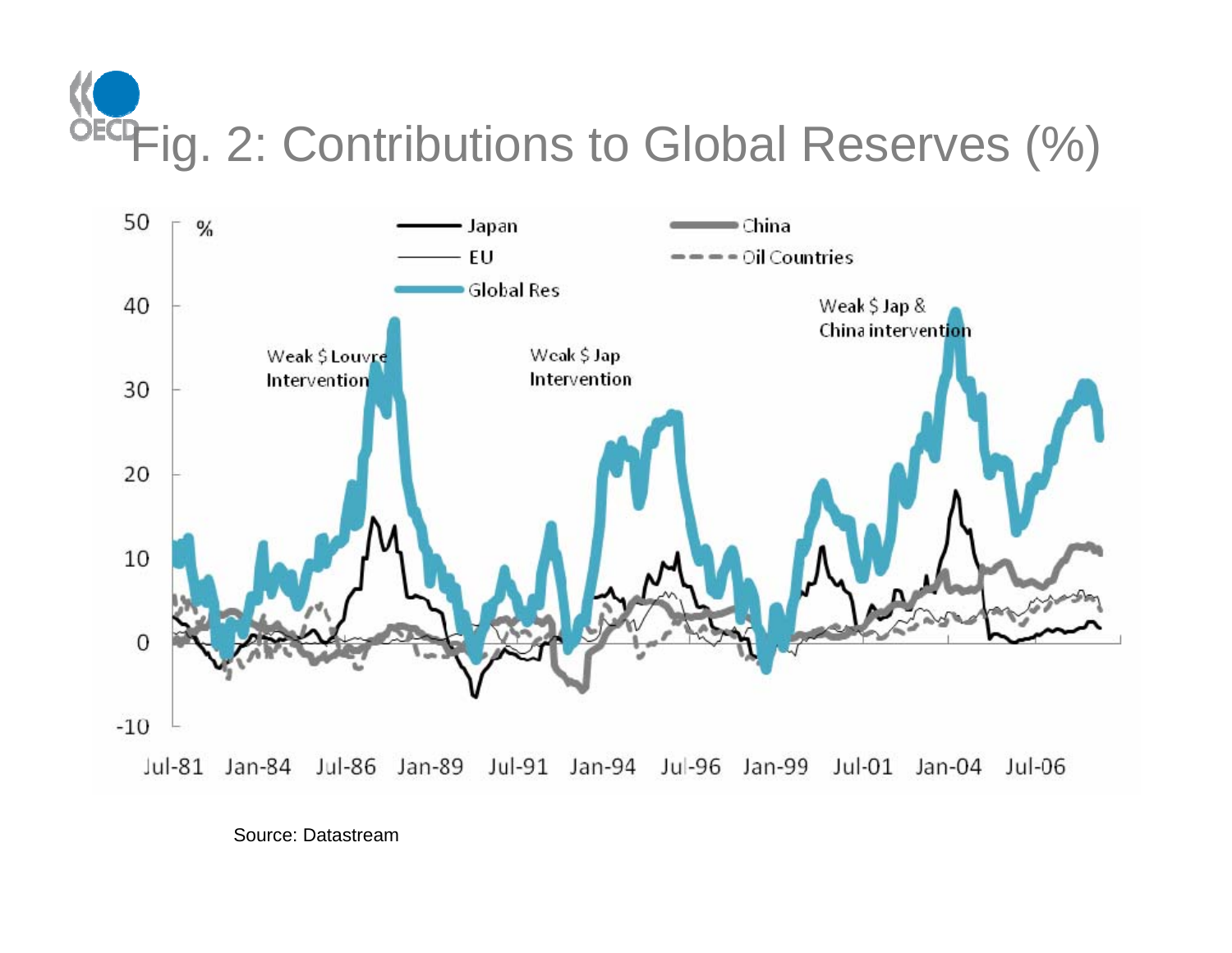

#### Fig. 3: Oil Price & China Domestic Fuels Costs



Source: Datastream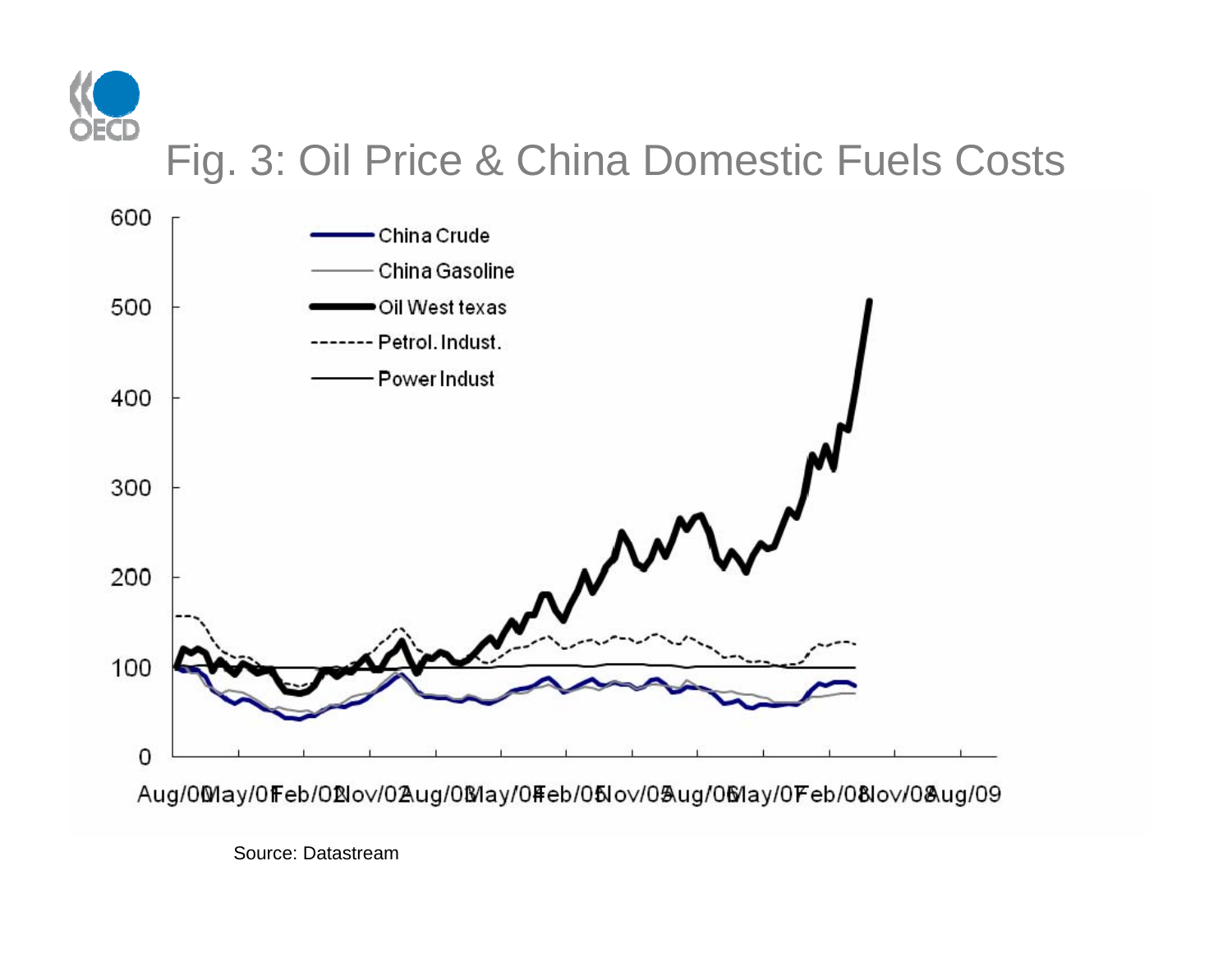

#### Fig. 4: MCI: Short rate, Exch. Rate, Oil, Bonds



Source: Datastream/Thomson Financial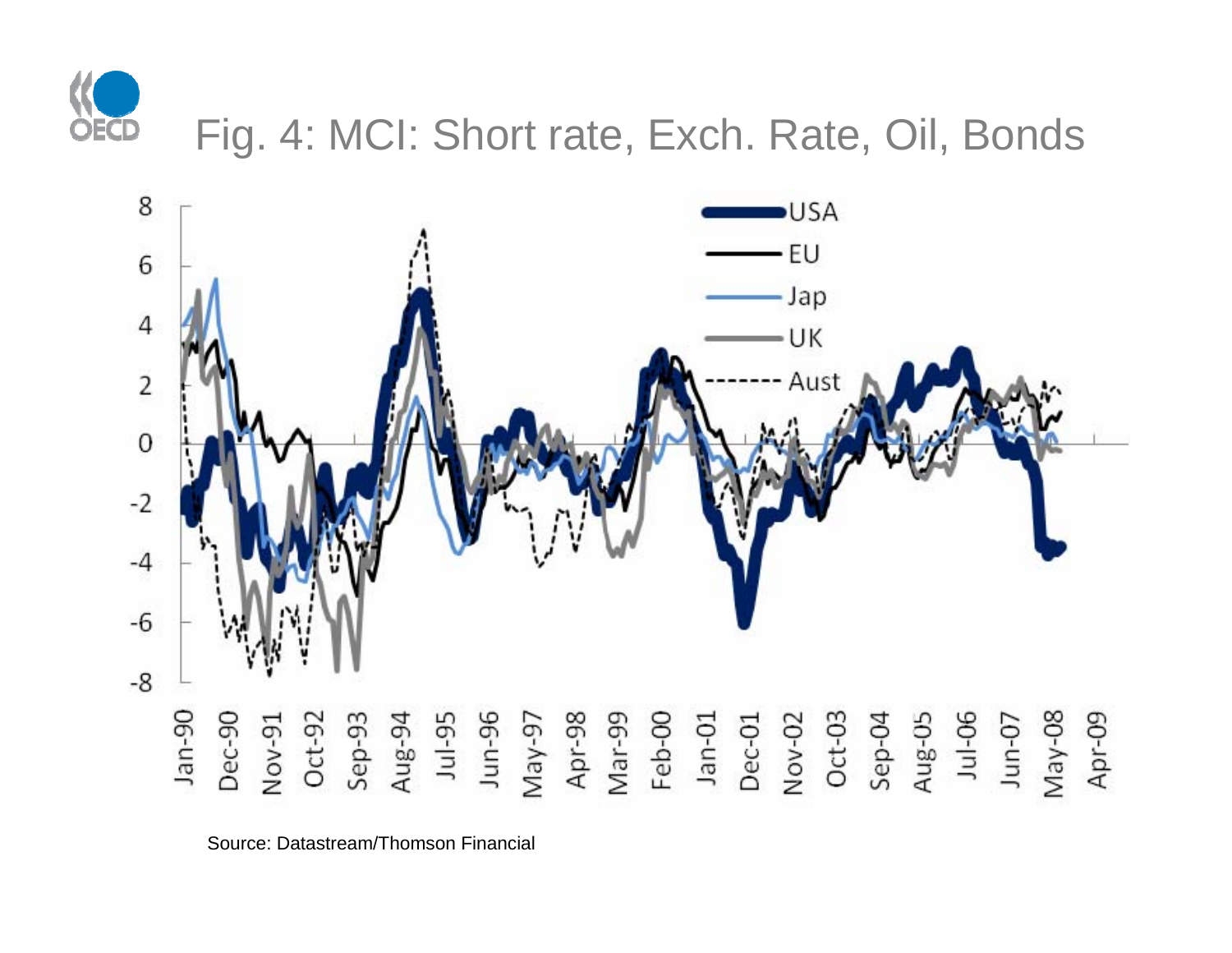

Source: Datastream, OECD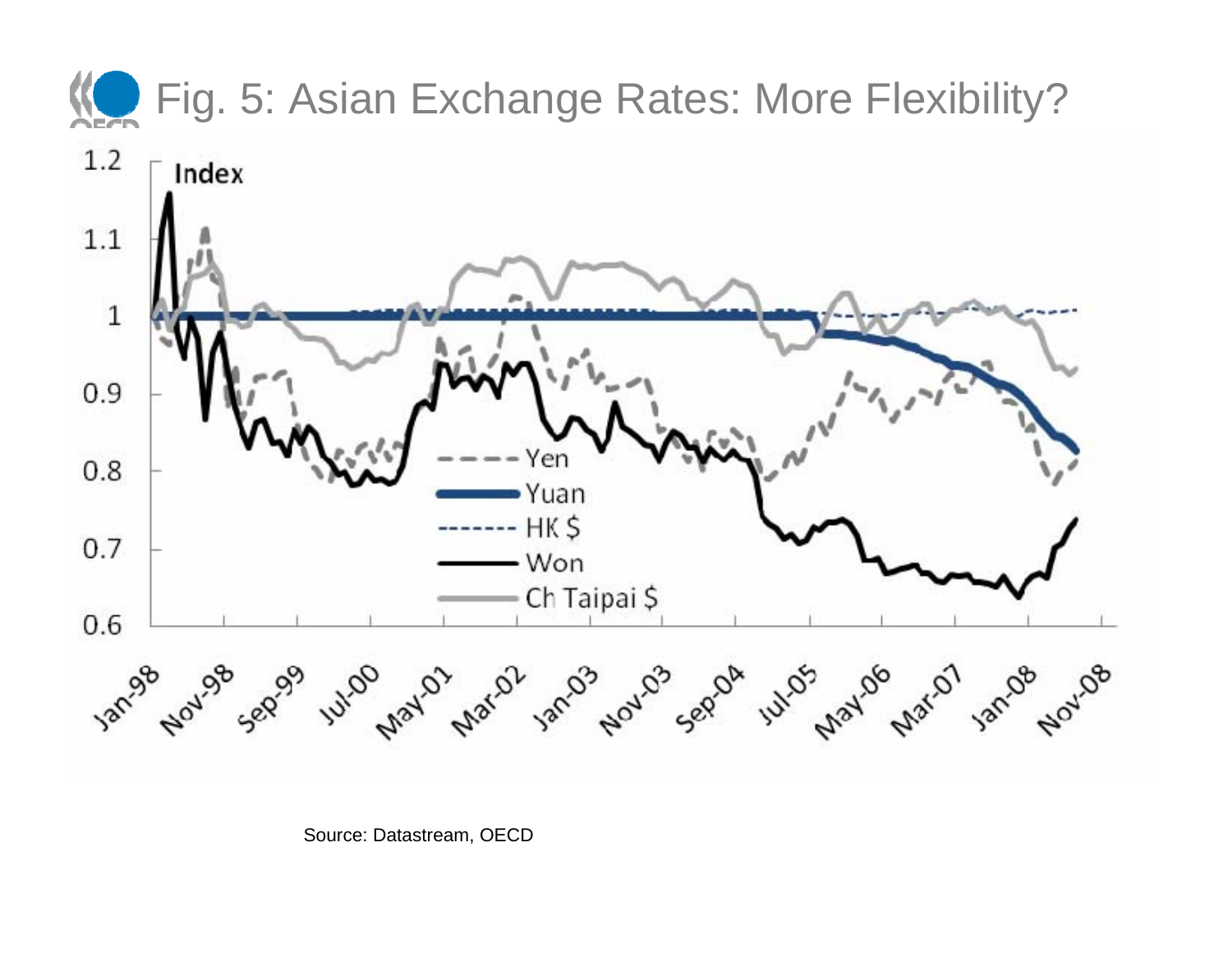

## Fig. 6: US Inflation Pressures



Source: Datastream, OECD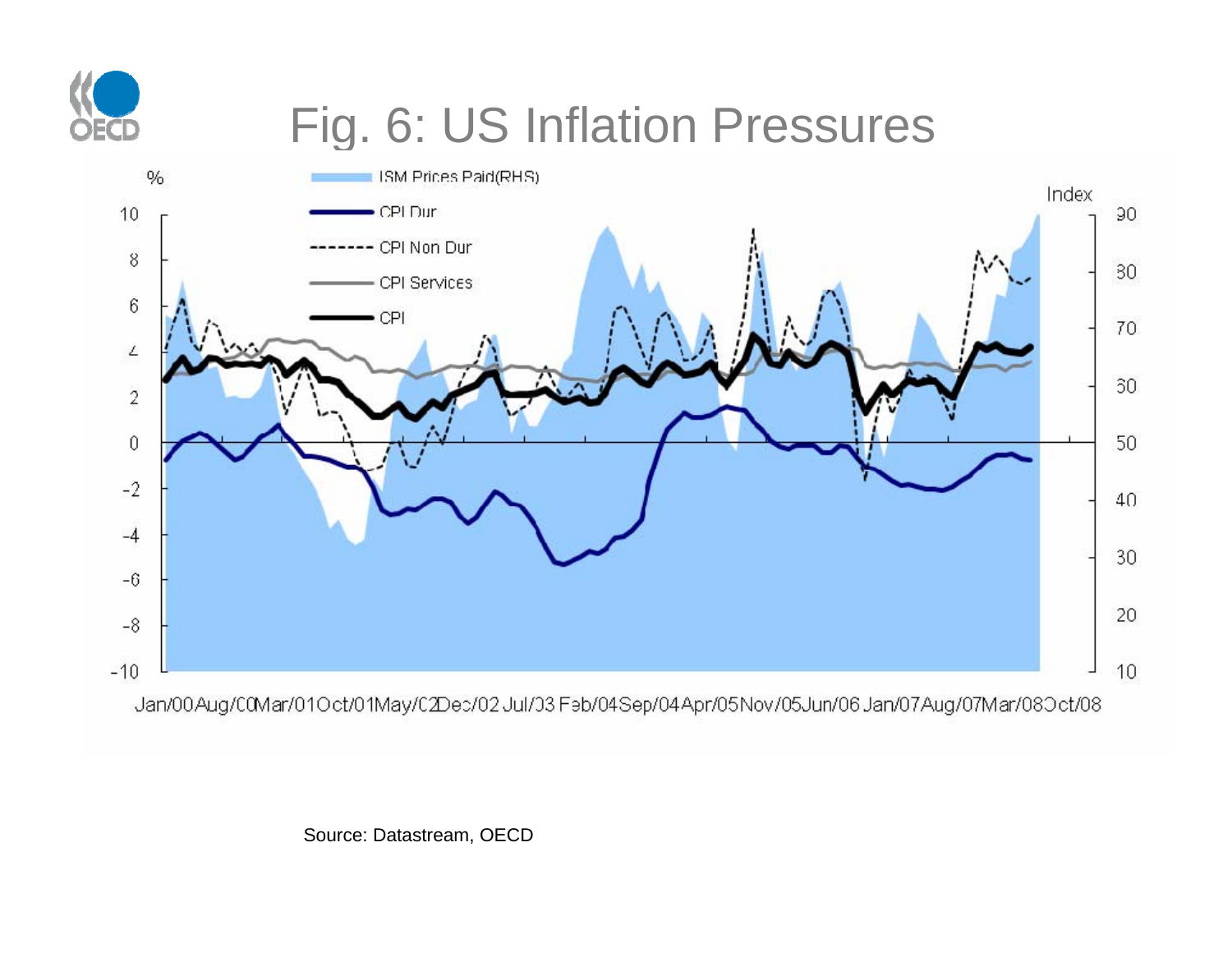

#### Fig. 7: RMBS versus Other Securitised Assets (% GDP)



Source: Federal Reserve, Datasteam, OECD.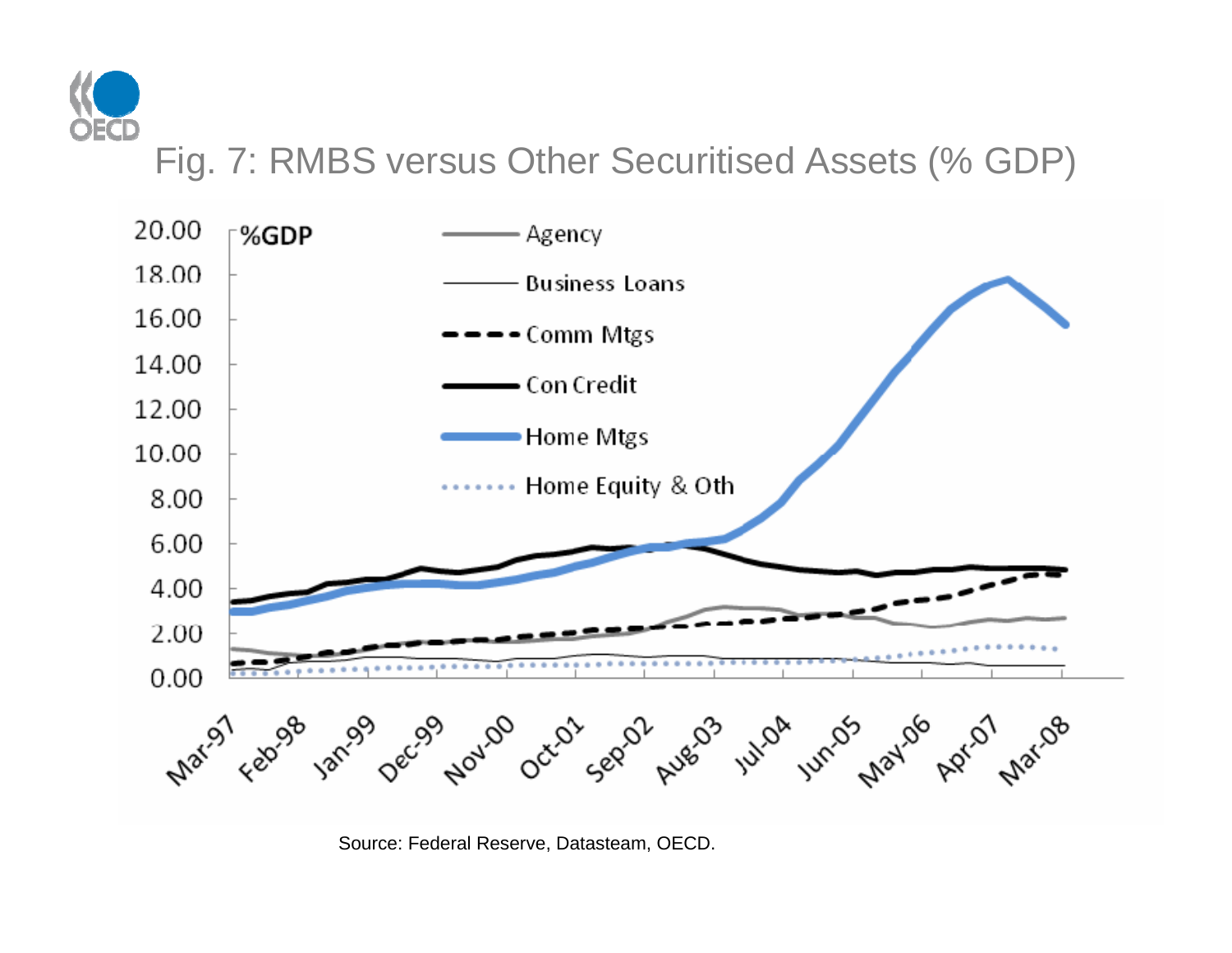

Fig. 8: Fed Mortgage Pools versus Private RMBS, (% Total Mortgages)



Source: Federal Reserve, Datastream, OECD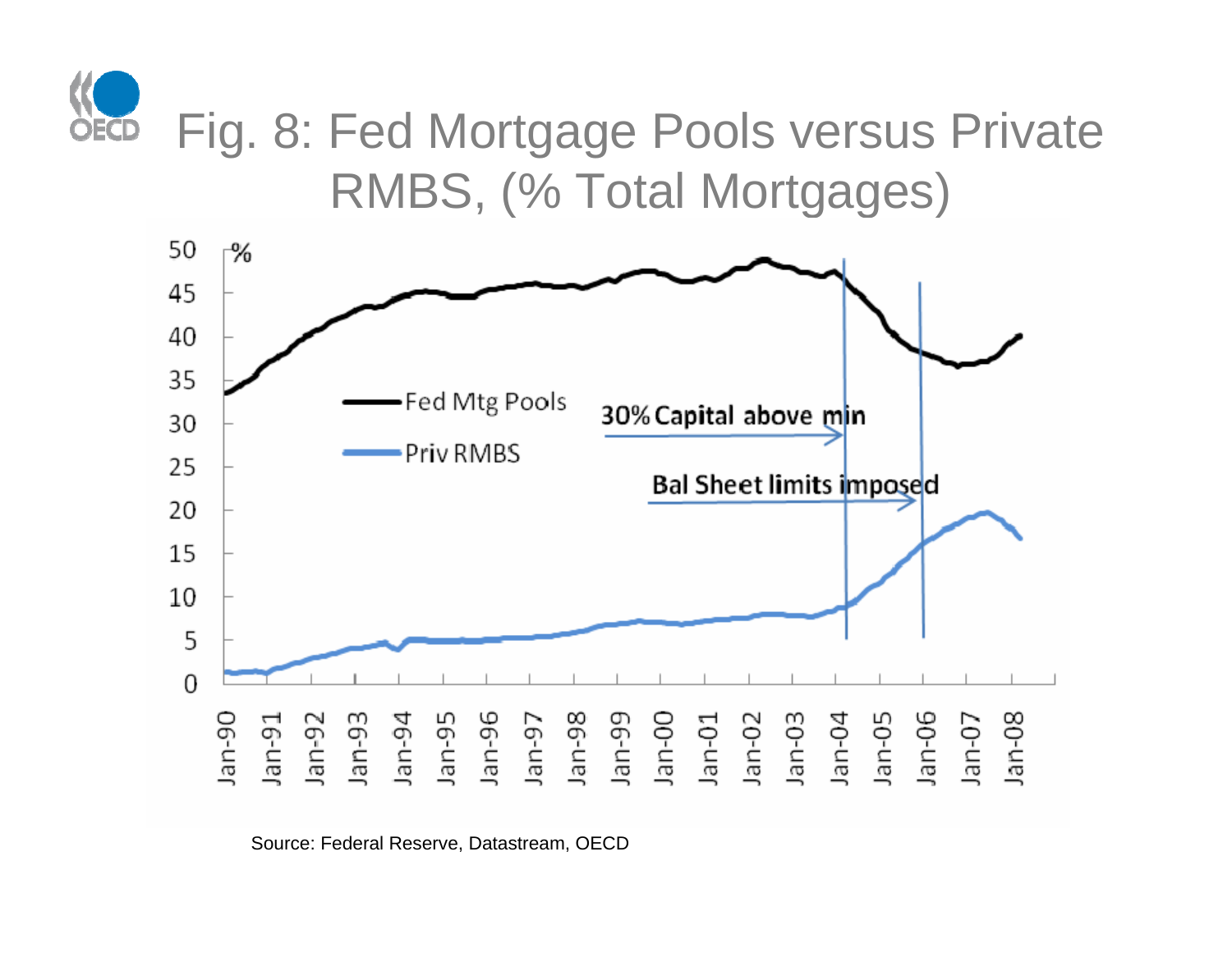

### Fig. 9: US GDP & (Total Assets)/(RWA)



Source: Datastream, OECD.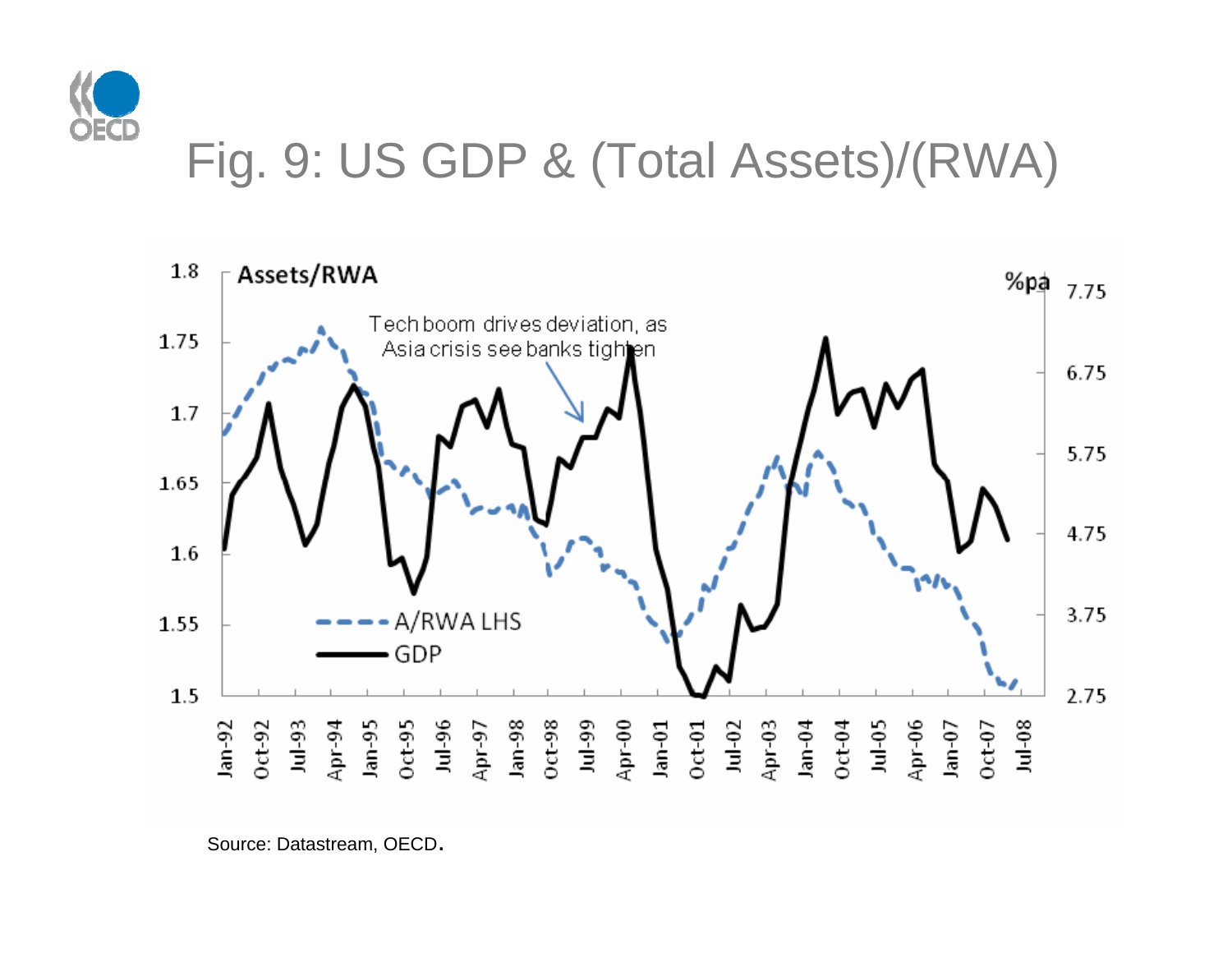

#### Fig. 10: Bank & Investment Bank Capitalisation, US

#### versus Europe

| (as of fiscal year-end 2007, in millions) |            |                      |                 |                      |  |  |  |
|-------------------------------------------|------------|----------------------|-----------------|----------------------|--|--|--|
| <b>EUROPE</b>                             | currency   | (A)<br><b>Assets</b> | Tier 1 Cap. (B) | Leverage ratio (B/A) |  |  |  |
| <b>Deutsche Bank</b>                      | <b>EUR</b> | 2,020,349            | 28,320          | 1.40%                |  |  |  |
| <b>Credit Agricole</b>                    | <b>EUR</b> | 1,414,223            | 28,000          | 1.98%                |  |  |  |
| Commerz bank                              | <b>EUR</b> | 616,474              | 16,333          | 2.65%                |  |  |  |
| <b>Barclays</b>                           | <b>GBP</b> | 1,227,361            | 27,408          | 2.23%                |  |  |  |
| <b>BNP Paribas</b>                        | <b>EUR</b> | 1,694,454            | 37,601          | 2.22%                |  |  |  |
| <b>UBS</b>                                | <b>CHF</b> | 2,272,579            | 32,811          | 1.44%                |  |  |  |
| Societe Generale                          | <b>EUR</b> | 1,071,762            | 21,616          | 2.02%                |  |  |  |
| <b>Credit Suisse</b>                      | <b>CHF</b> | 1,360,680            | 34,737          | 2.55%                |  |  |  |
| <b>HBOS</b>                               | <b>GBP</b> | 666,947              | 24,388          | 3.66%                |  |  |  |
| Lloyds                                    | <b>GBP</b> | 353,346              | 13,952          | 3.95%                |  |  |  |
| <b>BBVA</b>                               | <b>EUR</b> | 502,204              | 20,659          | 4.11%                |  |  |  |
| Santander                                 | <b>EUR</b> | 912,915              | 39,725          | 4.35%                |  |  |  |
| <b>RBS</b>                                | <b>GBP</b> | 1,900,519            | 44,364          | 2.33%                |  |  |  |
| <b>European total</b>                     | Euro       | 15,673,605           | 351,950         | 2.68%                |  |  |  |
| <b>UNITED STATES</b>                      |            |                      |                 |                      |  |  |  |
| Citigroup                                 | <b>USD</b> | 2,187,631            | 89,226          | 4.08%                |  |  |  |
| <b>US Bancorp</b>                         | <b>USD</b> | 237,615              | 17,539          | 7.38%                |  |  |  |
| <b>Wells Fargo</b>                        | <b>USD</b> | 575,442              | 36,674          | 6.37%                |  |  |  |
| <b>Bank of America</b>                    | <b>USD</b> | 1,715,746            | 83,372          | 4.86%                |  |  |  |
| JPMorgan Chase & Co                       | <b>USD</b> | 1,562,147            | 88,746          | 5.68%                |  |  |  |
| <b>Suntrust</b>                           | <b>USD</b> | 179,574              | 11,425          | 6.36%                |  |  |  |
| <b>Washington Mutual</b>                  | <b>USD</b> | 327,913              | 22,406          | 6.83%                |  |  |  |
| <b>BB&amp;T</b>                           | <b>USD</b> | 132,618              | 9,085           | 6.85%                |  |  |  |
| National City Corp.                       | <b>USD</b> | 150,374              | 9,367           | 6.23%                |  |  |  |
| Countrywide Financial Corp.               | <b>USD</b> | 211,730              | 8,754           | 4.13%                |  |  |  |
| <b>Goldman Sachs</b>                      | <b>USD</b> | 1,119,796            | 42,728          | 3.82%                |  |  |  |
| <b>Lehman Brothers</b>                    | <b>USD</b> | 691,063              | 23,103          | 3.34%                |  |  |  |
| Merrill Lynch                             | <b>USD</b> | 1,020,050            | 31,566          | 3.09%                |  |  |  |
| Morgan Stanley                            | <b>USD</b> | 1,045,409            | 32,074          | 3.07%                |  |  |  |
| <b>US</b> total                           |            | 11, 157, 108         | 506,065         | 5.15%                |  |  |  |
| <b>US Banks</b>                           |            | 7,280,790            | 376,594         | 5.88%                |  |  |  |
| <b>US Investment Banks</b>                |            | 3,876,318            | 129,471         | 3.33%                |  |  |  |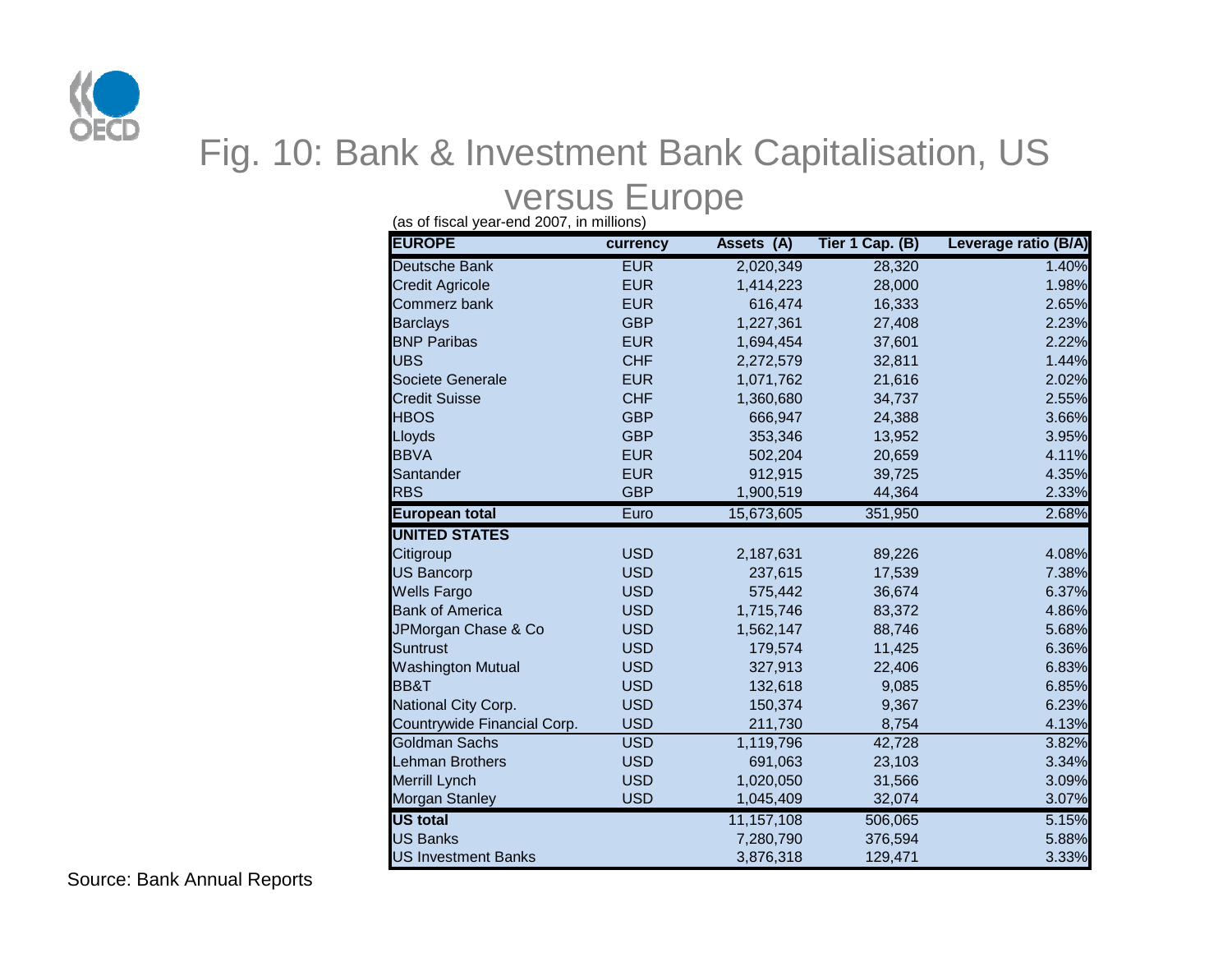

#### Fig. 11: MCI Europe (Exch Rate, Short rate, Bonds,Oil), Inverted & Led 12m, vs IP



Source: Datastream, OECD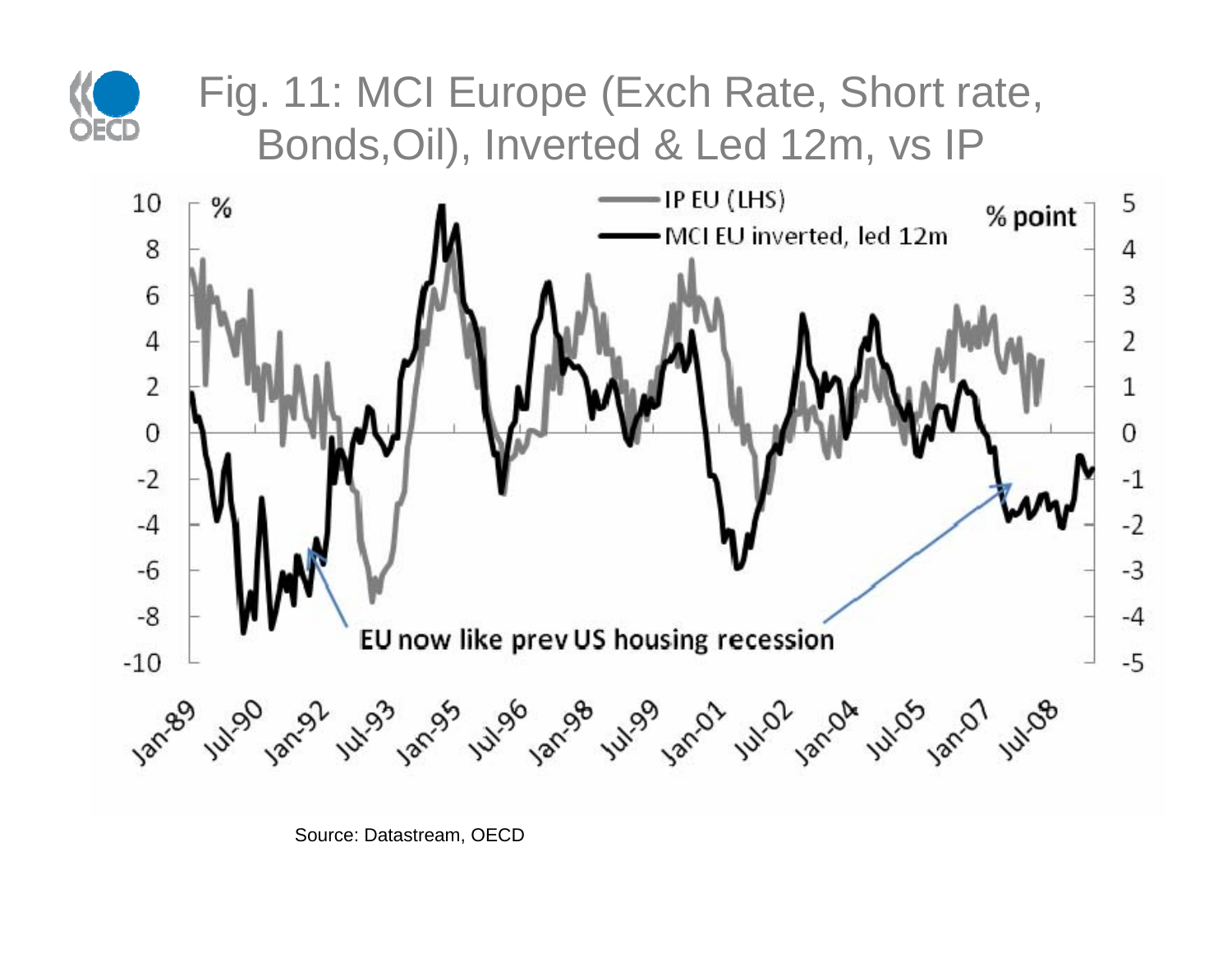

#### Fig. 12: Fed Funds v. Comm. Bank Net Saving as a % of Assets



Source: Federal Reserve, OECD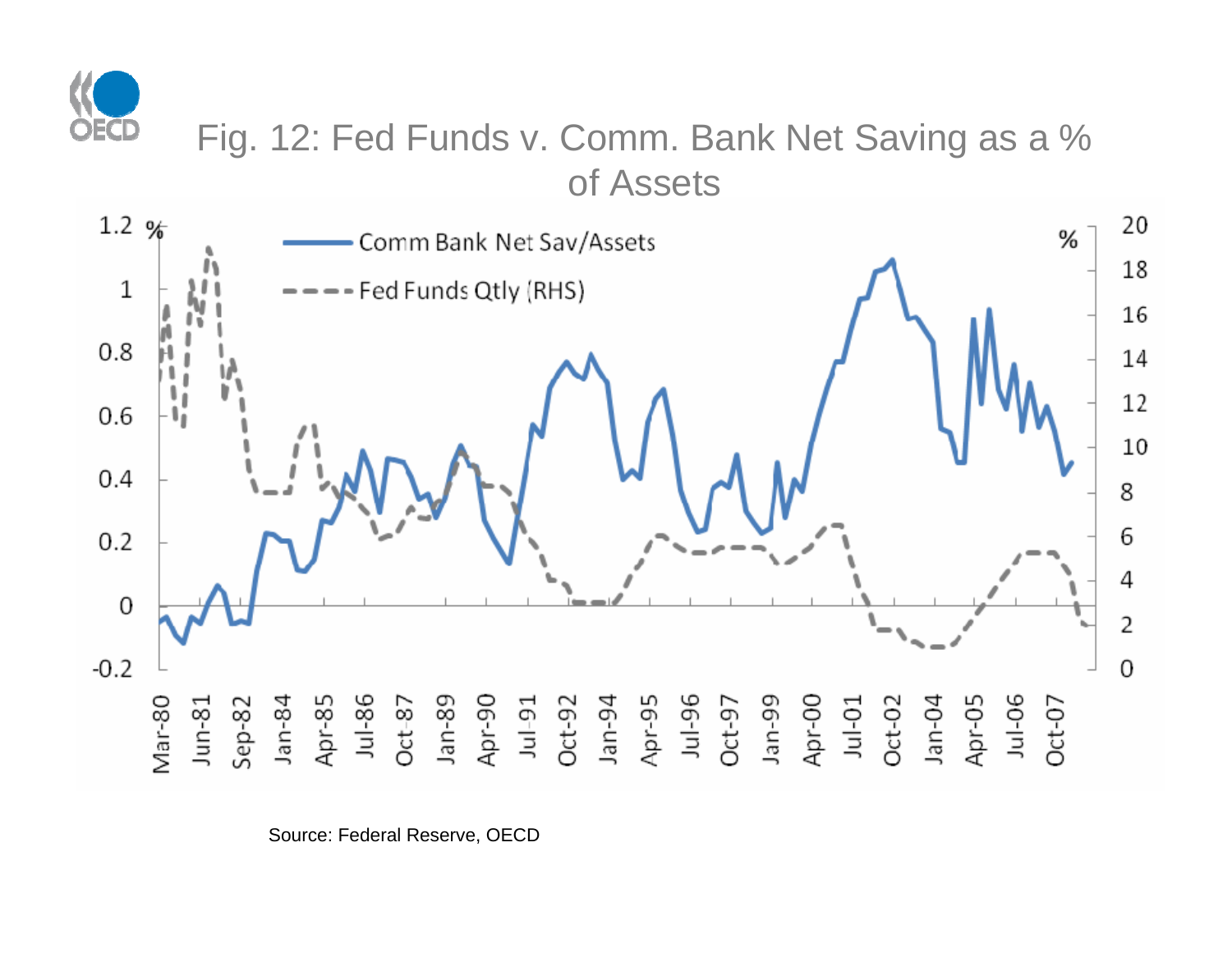

Fig. 13: Recapitalising Through Earnings: Fed Rate Cuts, Dividend Cuts & Time Required (to offset losses but not grow the balance sheet)

| Earn. Rate p.a.                        | <b>Payout Ratio</b> | 0.5        |               | <b>Payout ratio</b> | 0.25       |               | <b>Payout ratio</b> |            |               |
|----------------------------------------|---------------------|------------|---------------|---------------------|------------|---------------|---------------------|------------|---------------|
| <b>Assets \$11.4trn.</b> Net Earn Rate |                     | Cap Build  | No. gtrs      | Net Earn Rate       | Cap Build  | No. gtrs      | Net Earn Rate       | Cap Build  | No. gtrs      |
| Dec 2007 (%)                           | % p.a.              | \$bn p/qtr | recap. \$83bn | % p.a.              | \$bn p/qtr | recap. \$83bn | % p.a.              | \$bn p/qtr | recap. \$83bn |
| 0.6                                    | 0.30                | \$8.55     | 9.7           | 0.6                 | \$17.10    | 4.9           | 0.6                 | \$17.1     | 4.9           |
| 1.1                                    | 0.55                | \$15.68    | 5.3           | 0.8                 | \$23.51    | 3.5           | 1.1                 | \$31.4     | 2.6           |
| 1.5                                    | 0.75                | \$21.38    | 3.9           | 1.1                 | \$32.06    | 2.6           | 1.5                 | \$42.8     | 1.9           |
| $\overline{2}$                         | 1.00                | \$28.50    | 2.9           | 1.5                 | \$42.75    | 1.9           | 2.0                 | \$57.0     | 1.5           |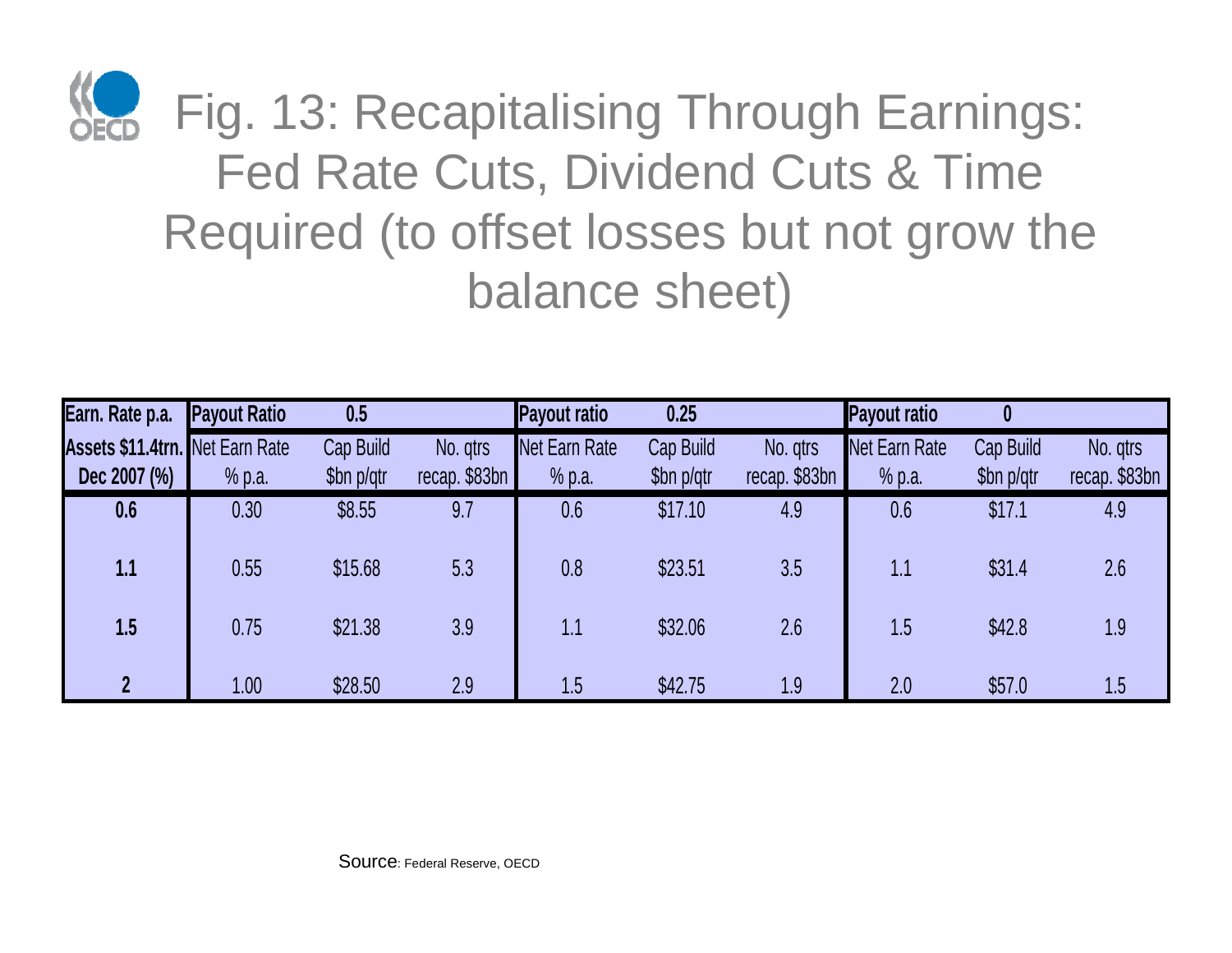## **KC** Fig. 14: Securitised Mortgages Cumulative Loss Model: Range Based on Recovery **Rate**

|                                               |       |     | CUMUL. \$bn LOSS @ RECOVERY RATE |     |  |
|-----------------------------------------------|-------|-----|----------------------------------|-----|--|
| Quarter                                       | $0\%$ | 40% | 50%                              | 60% |  |
| Sep-07                                        | 75    | 45  | 37                               | 30  |  |
| Dec-07                                        | 155   | 93  | 77                               | 62  |  |
| Mar-08                                        | 254   | 153 | 127                              | 102 |  |
| $Jun-08$                                      | 347   | 208 | 174                              | 139 |  |
| Sep-08                                        | 429   | 257 | 214                              | 171 |  |
| Dec-08                                        | 505   | 303 | 253                              | 202 |  |
| Mar-09                                        | 575   | 345 | 287                              | 230 |  |
| $Jun-09$                                      | 635   | 381 | 318                              | 254 |  |
| Sep-09                                        | 697   | 418 | 348                              | 279 |  |
| Dec-09                                        | 769   | 461 | 384                              | 308 |  |
| OFHEO House price fall 7% to 2009 Q4<br>Memo: |       |     |                                  |     |  |
| Unemployment peaks at 6.4% Sep 09             |       |     |                                  |     |  |

Source: OECD.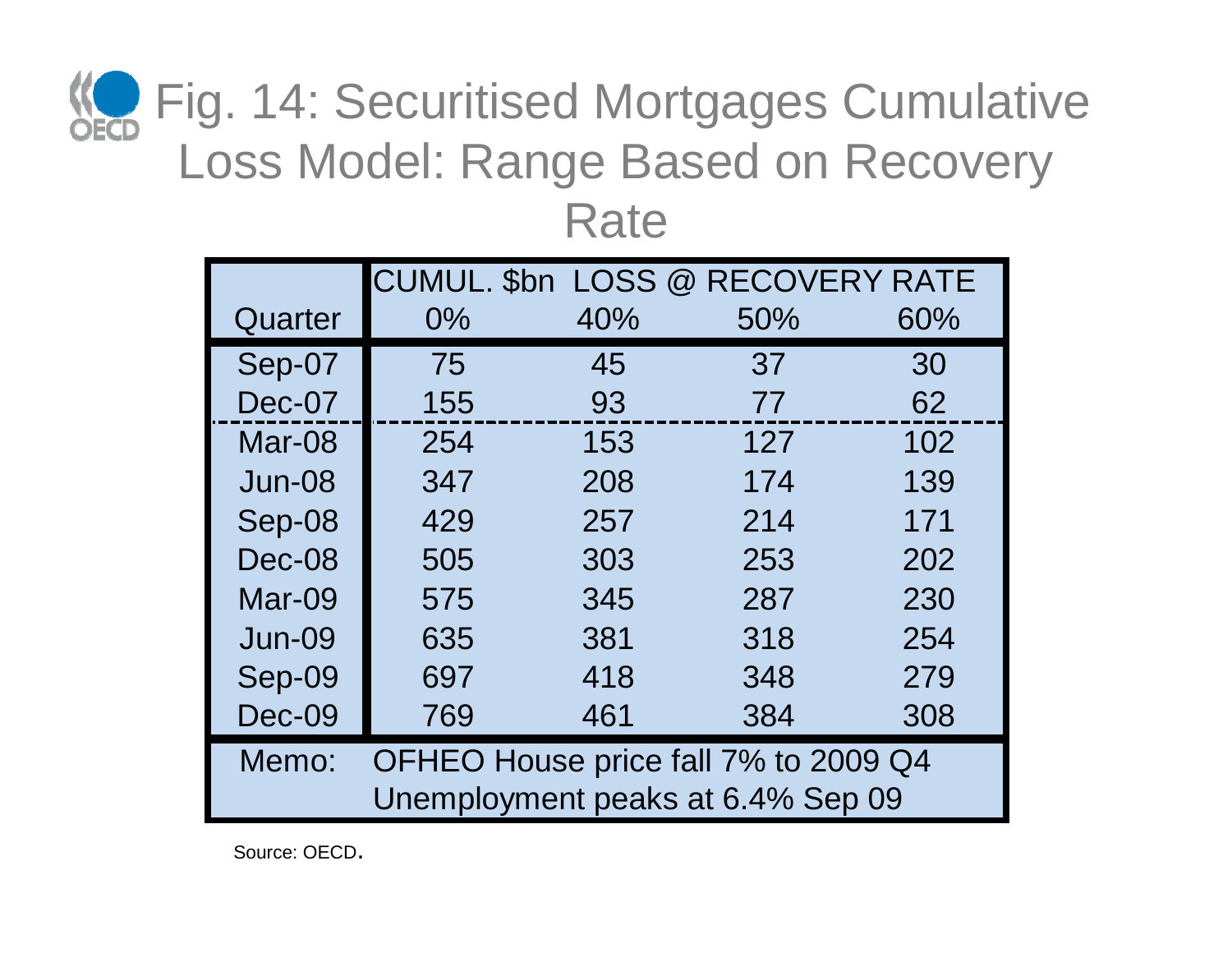

### Fig. 15: Mortgage-backed Securities Stock/GDP



Source: Fedrreral Reserve, OECD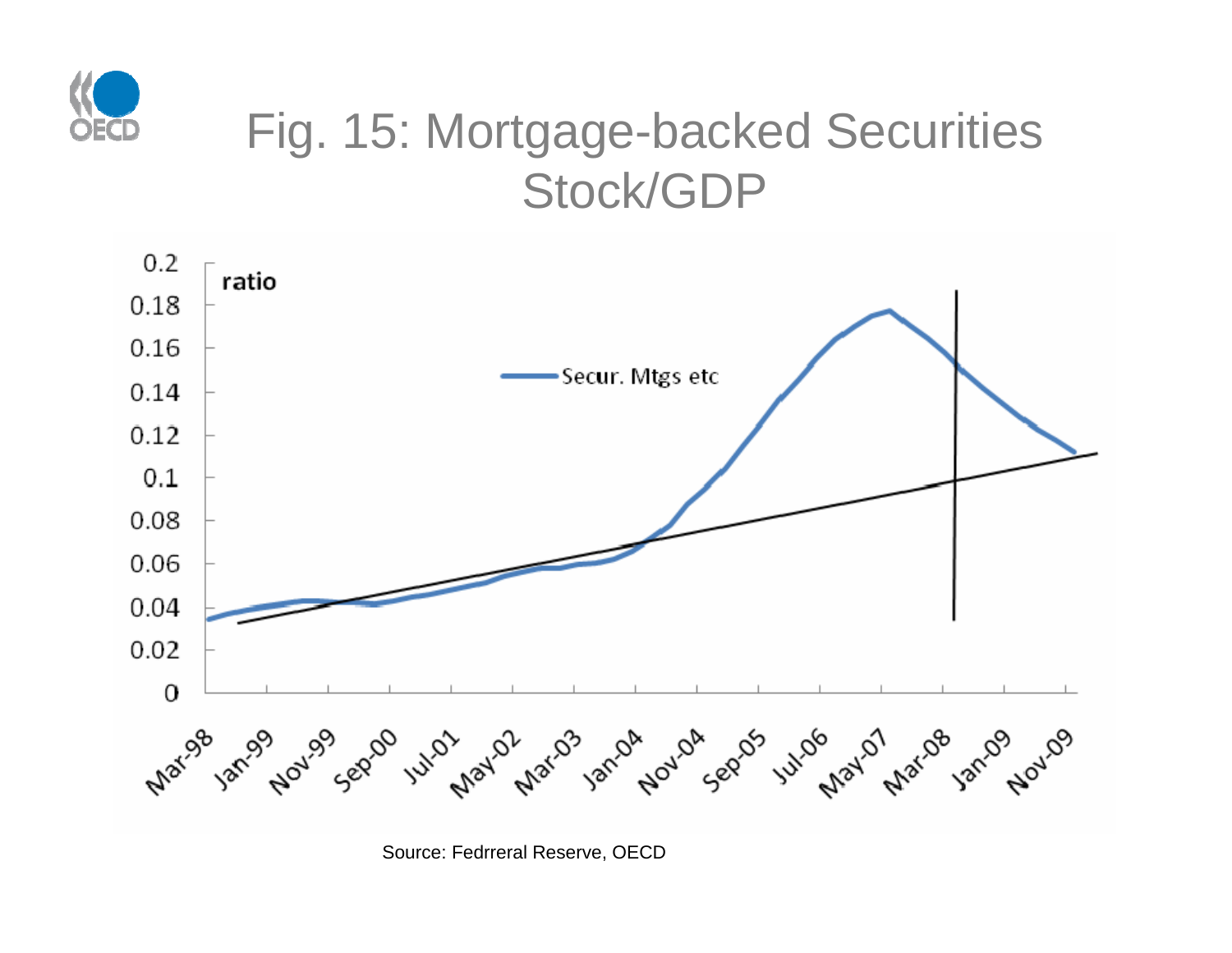# Fig. 16: Summary on Losses & Capital

- 2004 explosion of RMBS—excess capital & Fannie Freddie caps are causal.
- Ultimate losses \$380-\$460bn, US commercial banks about \$83bn. (IB's another \$23bn)
- Commercial bank capital required to stand still: \$83bn, & to grow balance sheet at 7% p.a. \$157bn.
- Less than  $\frac{1}{2}$  the capital raised so far.
- To recapitalise via earnings with dividend payout cut to 25% and a (back-to-all-time-high) 1.5% earning rate on assets is 3 quarters (to stand still) & to grow at 7% is 5 quarters.
- Problem is we are closer to the 1.1% earning rate and 50% payout, which is 5-6 quarters.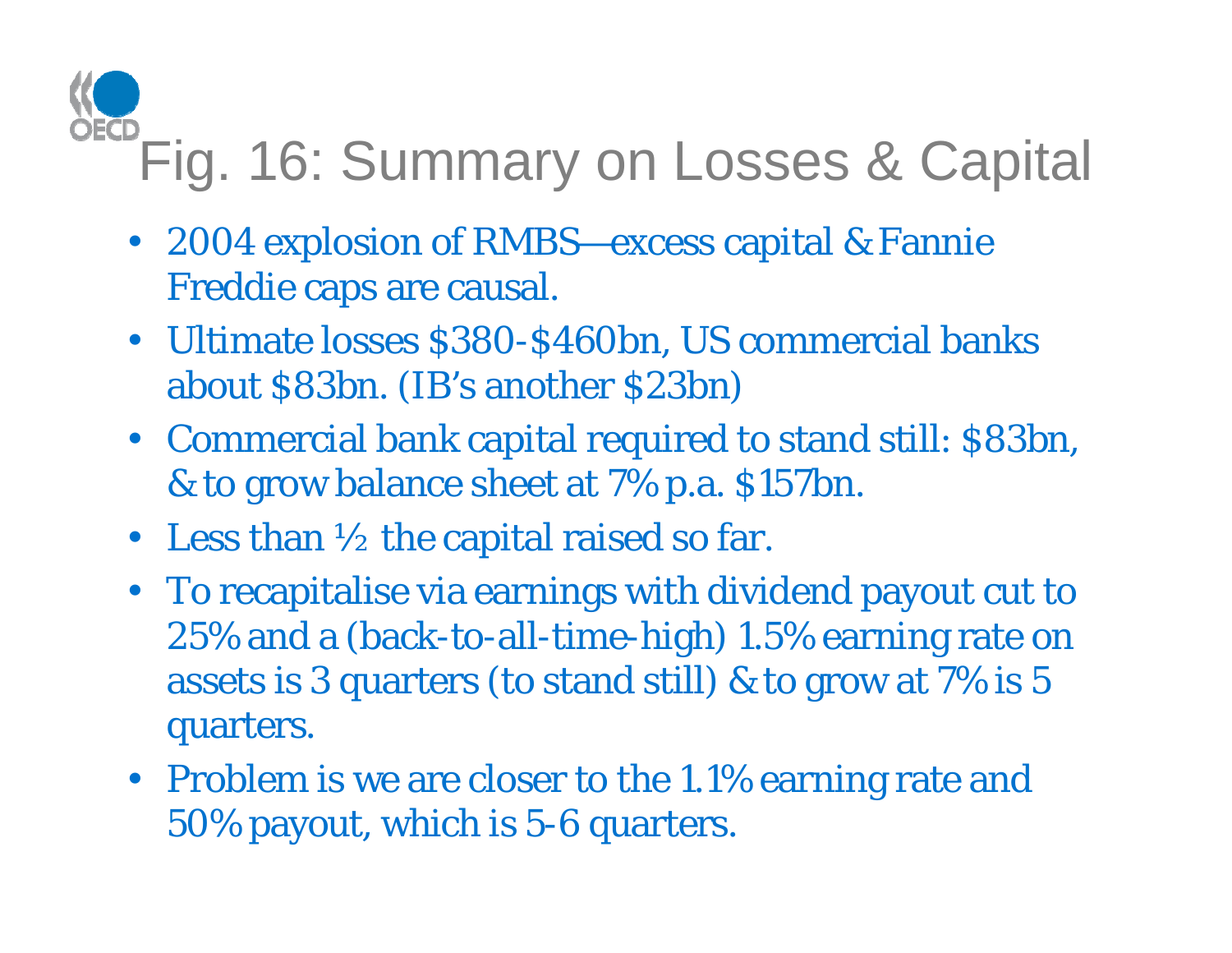# Fig. 17: Summary on Economic Effects

- It is not over, as not enough capital raised; and we have not factored in second round effects—from oil price rise, food price rises, any hedge fund losses, and from corporate bond defaults.
- About 1-1/2 to 2% GDP impact likely in USA.
- If we slip back to 0.75% earning rate & 50%  $\,$ payout, then we are looking at 10 quarters.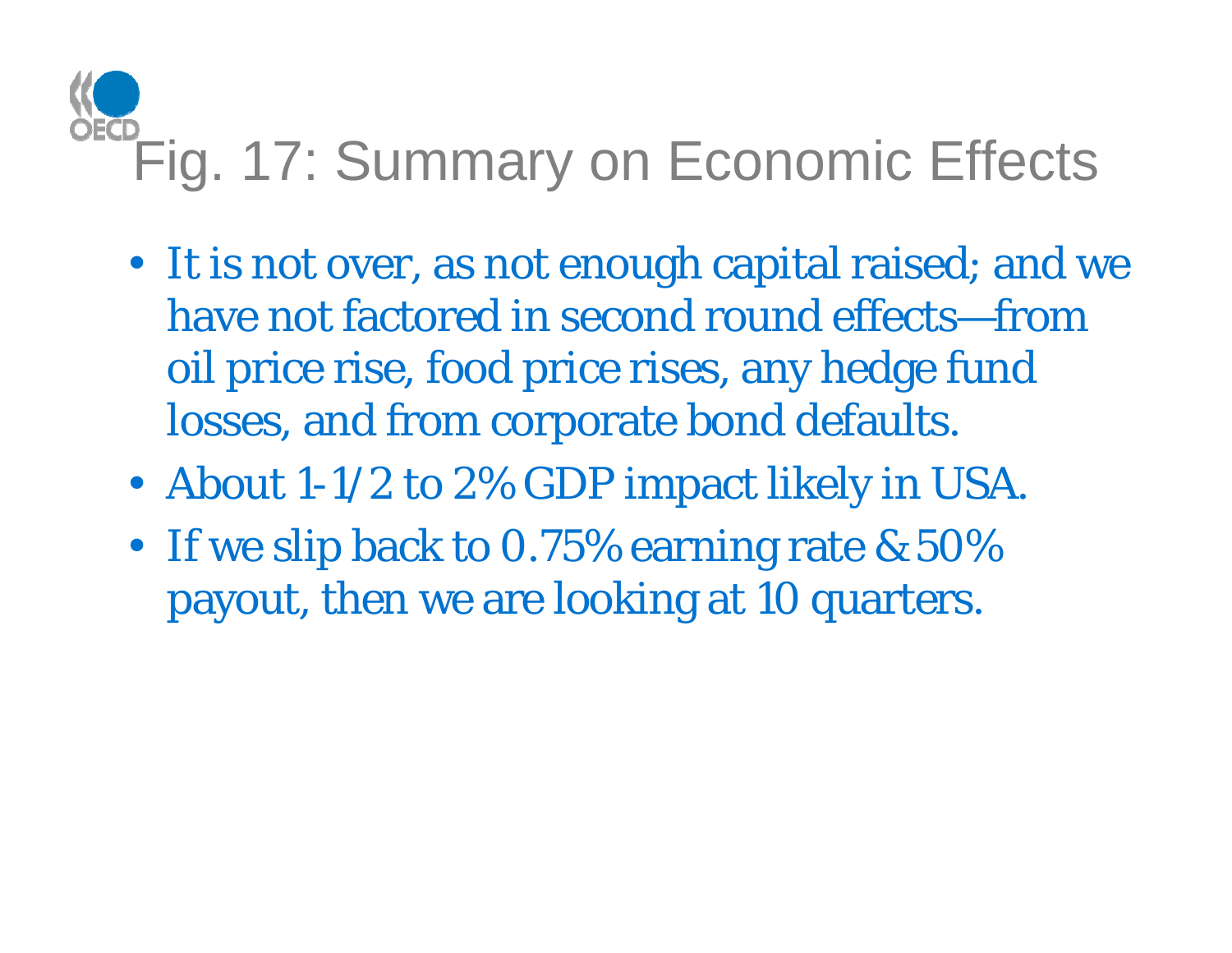# Fig. 18: Summary on Economic Effects

• Europe: has subprime (UBS etc); is exposed to (asset bubble) Eastern Europe borrowing; has the largest issuance of equity structured products (by far—already banned in Norway); has banks that are massively less capitalised than their US counterparts; is only lagging behind the USA, (just as in early 1990s) with tight financial conditions.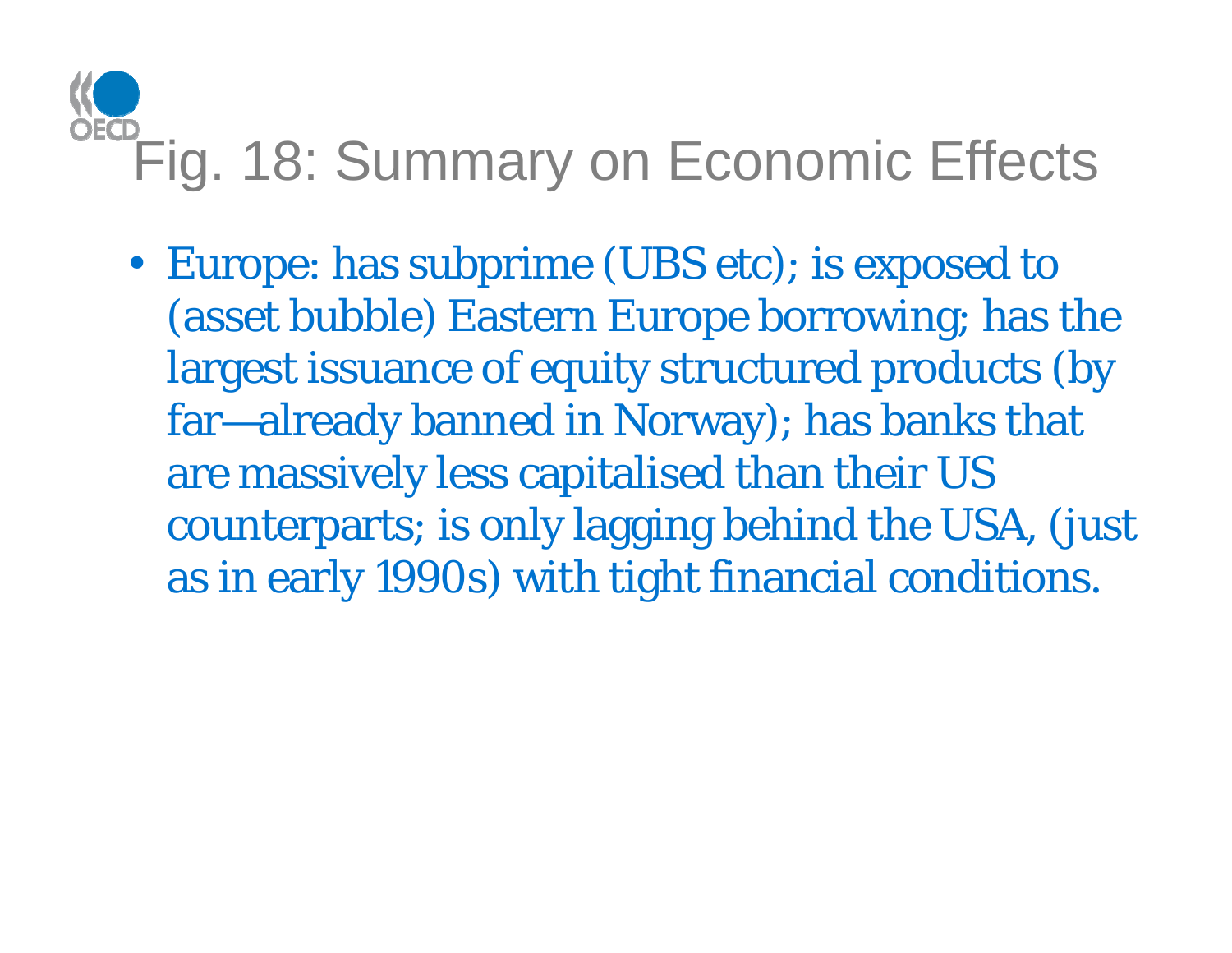

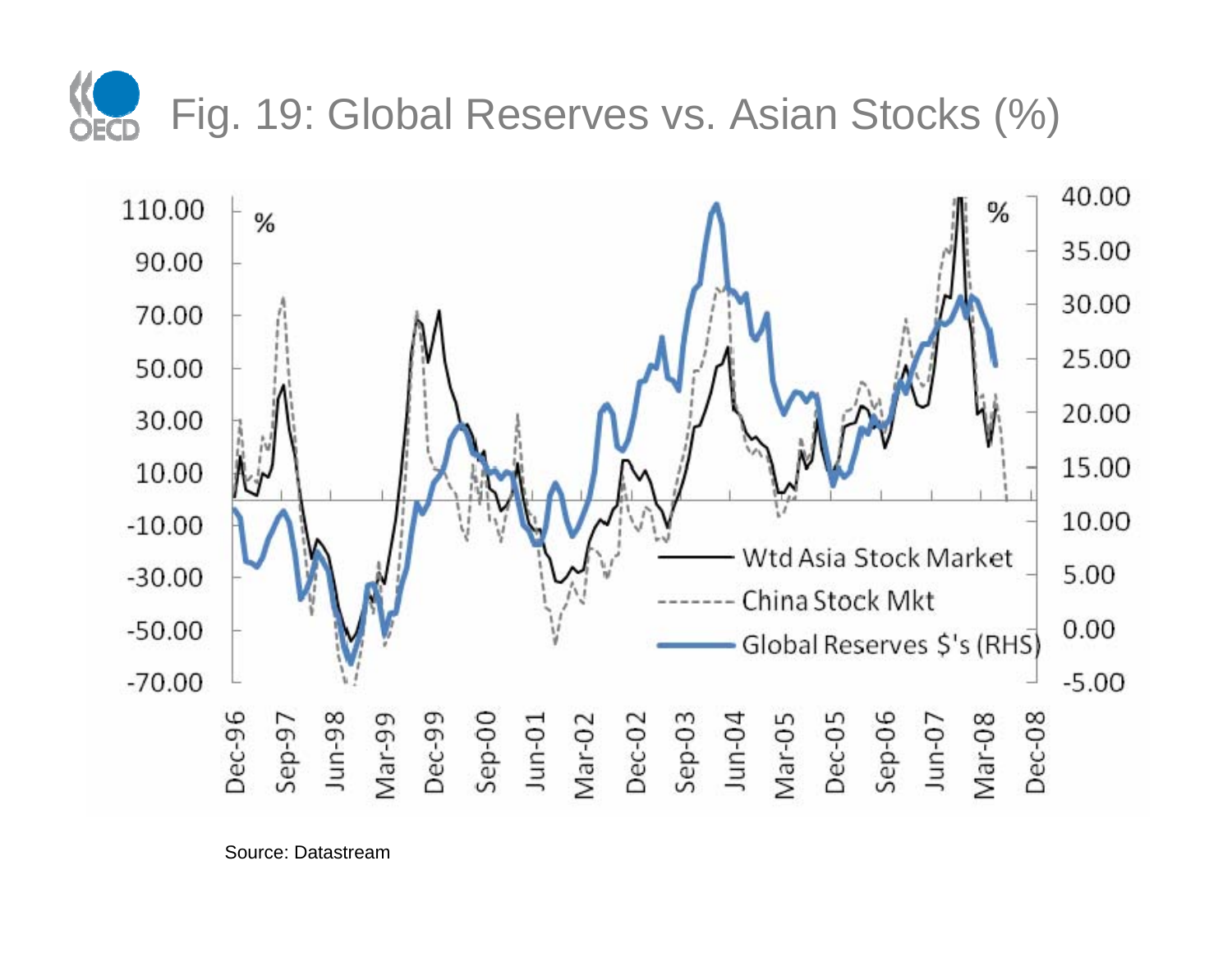



Source: Datastream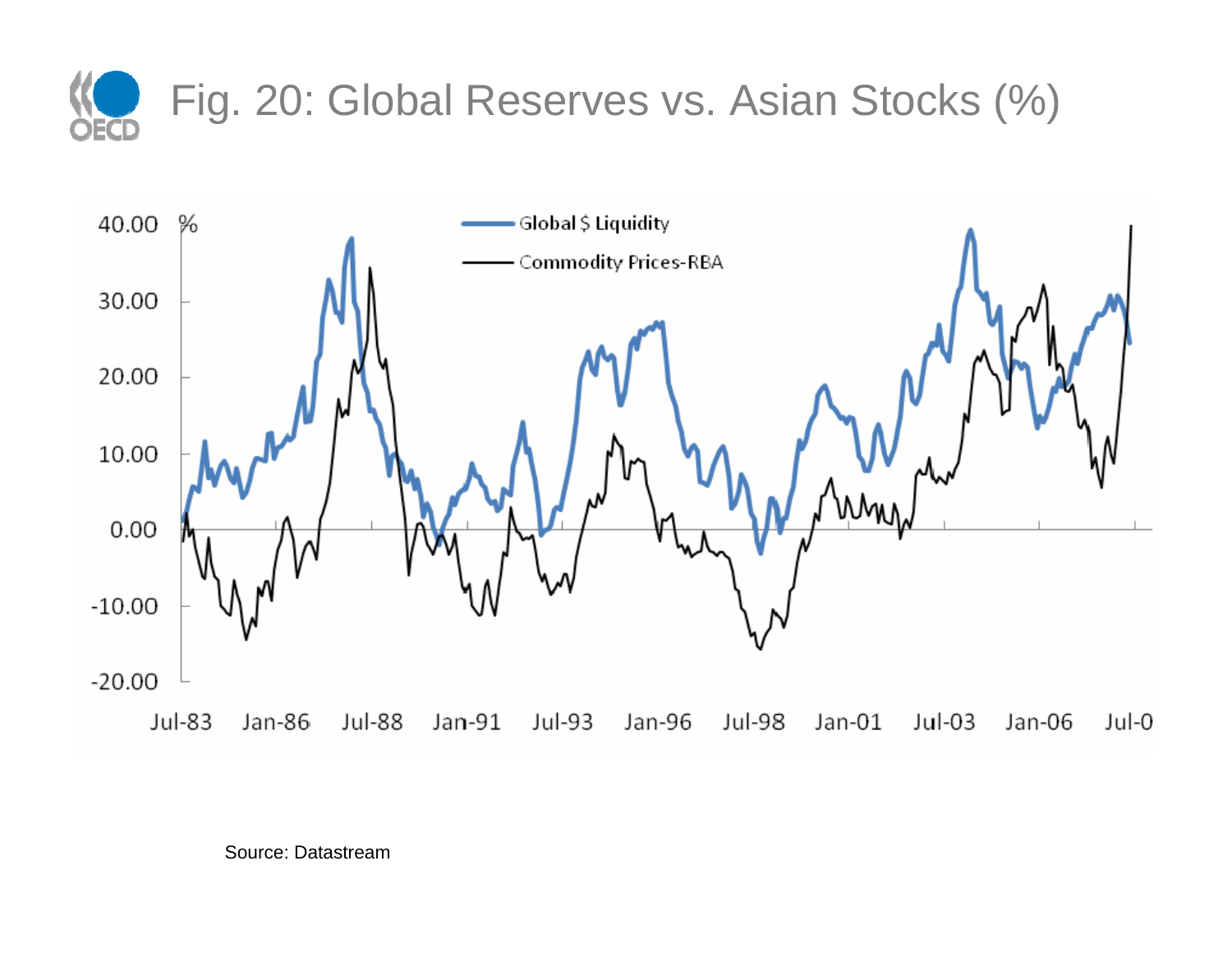

Source: Datastream, OECD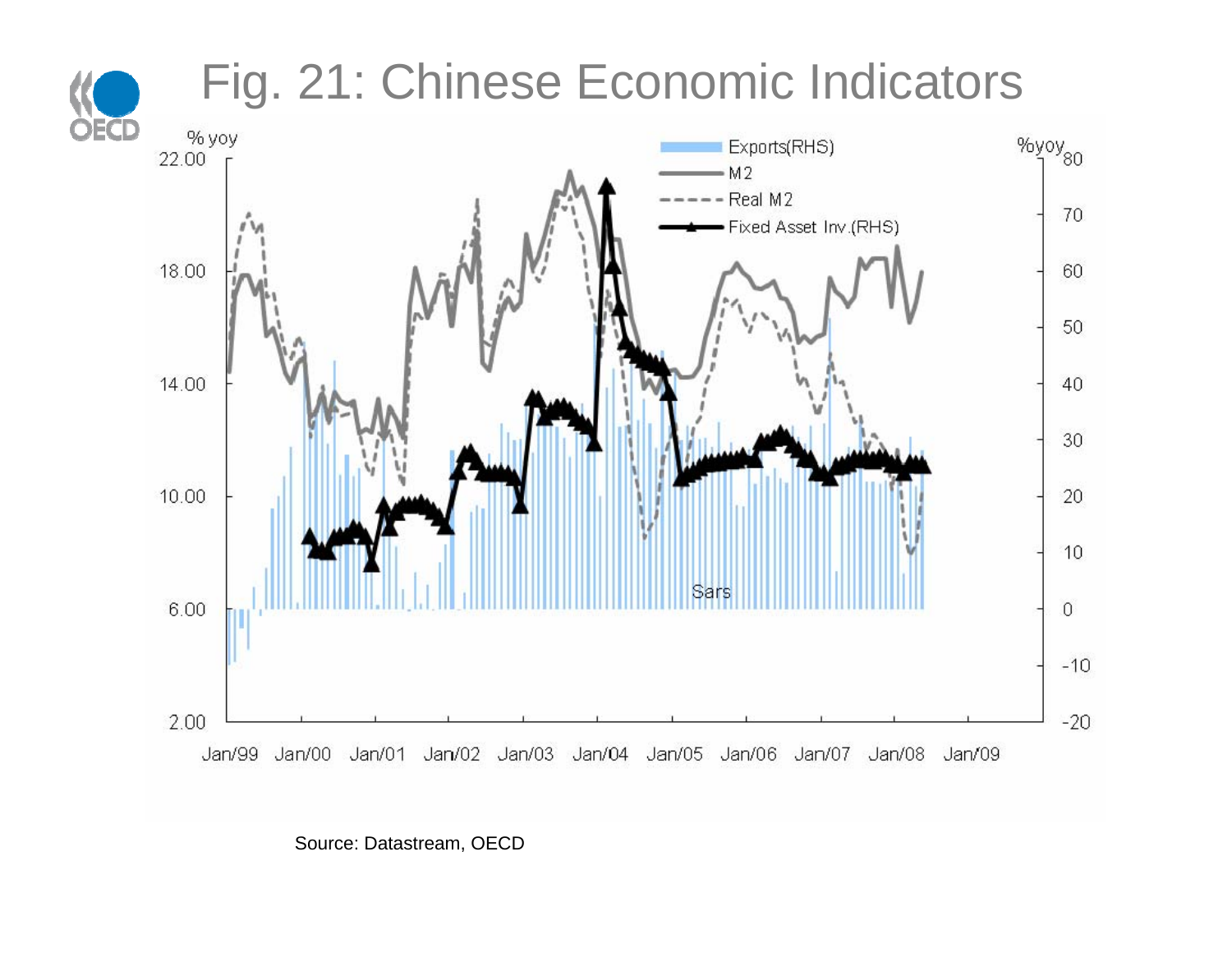

### Fig. 22: Bond & Earnings Yield Gap To LIBOR



Source: Datastream/Thomson Financial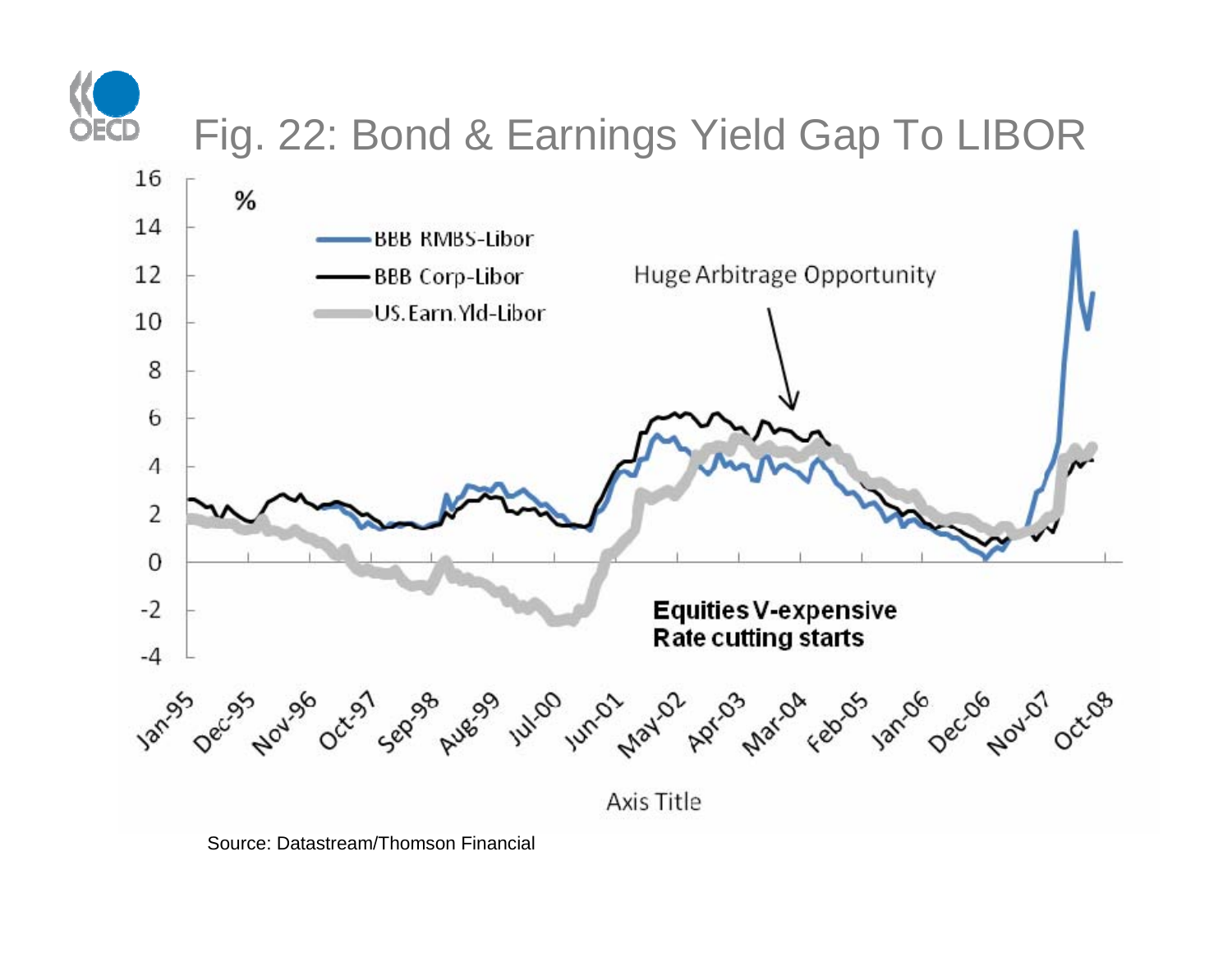

### Fig. 23: Valuation: Earnings Yield LIBOR Gap



Source: Datastream/Thomson Financial